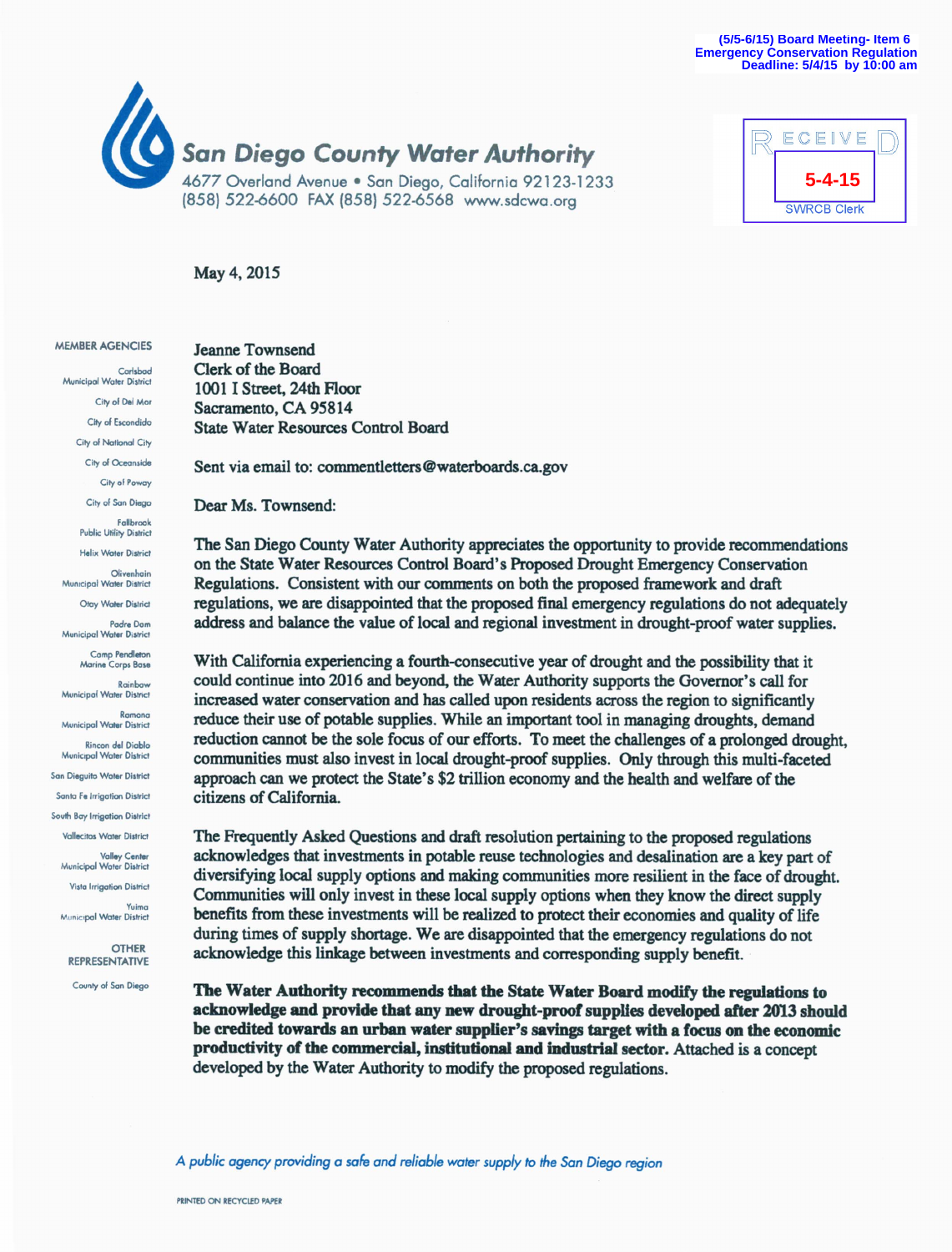Ms. Jeanne Townsend May 4, 2015 Page 2

The proposed regulations can play a vital role in advancing the Governor's Water Action Plan and state law if they provide appropriate credit for the development of drought-proof water supplies. We again ask you to consider this important policy as you move forward to finalize regulations.

The Governor's California Water Action Plan encourages agencies to increase self-reliance, manage and prepare for dry periods and reduce dependence on the Bay-Delta. Specifically, the Roadmap for Action in the 2013 update prioritizes regional self-reliance:

*"Increase regional self-reliance for water by investing in water use efficiency, water recycling, advanced water technologies, local and regional water-supply projects, improved regional coordination of local and regional water supplies, and other strategies."* 

In addition, The Delta Plan published by the Delta Stewardship Council in 2013, said:

*"Consequently, to achieve the statewide water supply mandates and the coequal goal of statewide water supply reliability, regions located outside the Delta also must take actions outside the Delta to increase water efficiency and develop sustainable local and regional sources of water, which will contribute to improved water supply reliability. Individual actions by water suppliers throughout the state will be vital to success in this regard."* (Emphasis added.)

A similar mandate occurs in Section 85021 of State Water Code (added by SBX7-1, 2009):

*"The policy of the State of California is to reduce reliance on the Delta in meeting California's future water supply needs through a statewide strategy of investing in improved regional supplies, conservation, and water use efficiency. Each region that depends on water from the Delta watershed shall improve its regional self-reliance for water through investment in water use efficiency, water recycling, advanced water technologies, local and regional water supply projects, and improved regional coordination of local and regional water supply efforts." (Emphasis added.)*

Consistent with the Governor's California Water Action Plan, the San Diego Region has proactively diversified its water supply and has developed drought-proof supplies to increase self-reliance, manage and prepare for dry periods and reduce dependence on the Bay-Delta. Following the drought of the 1990s and continuing today, the San Diego Region has been investing to diversify our water supply and reduce dependence on imported supplies from the Metropolitan Water District of Southern California. This has been done at a substantial cost through proactive water conservation programs, development of local recycled water supplies, a historic water conservation and transfer agreement for independent Colorado River supplies, and construction of the Carlsbad Desalination Project. The diversification strategy has received strong support from the public and our business community on the basis that it would reduce impacts to customers during water shortages and drought periods. The \$1 billion Carlsbad Desalination Project is the largest in the western hemisphere, will produce up to 56,000 acre-feet of water annually when it begins production in fall 2015 and is funded by local ratepayers. The local ratepayers in the region have supported this approach with the expectation of receiving the benefit of their investment.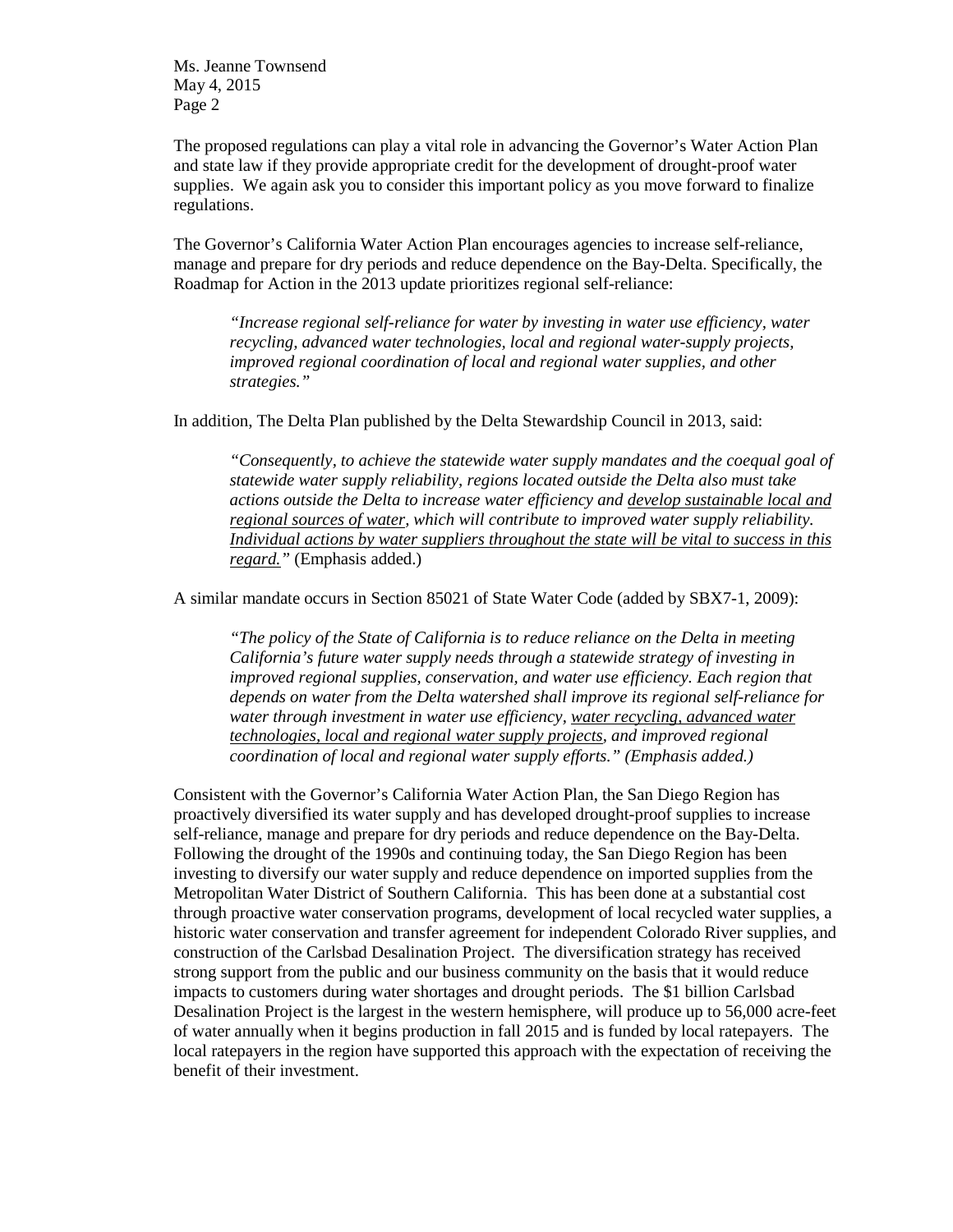Ms. Jeanne Townsend May 4, 2015 Page 3

While the proposed regulations have an initial effective period of only 270 days, the drought could continue on for more years. The development of new drought-proof supplies may prove to be the only method to protect California's economy from more prolonged and recurring droughts. Modifying the proposed regulations to provide an increased emphasis on new supply development to support the local economy would encourage supply development, when civic leaders, businesses, industries and residents receive the direct benefits of their investments to improve local water supply conditions to protect their economies and quality of life from the specter of even steeper cutbacks.

Sincerely,

Maureen A. Stapleton **General Manager** 

Enclosure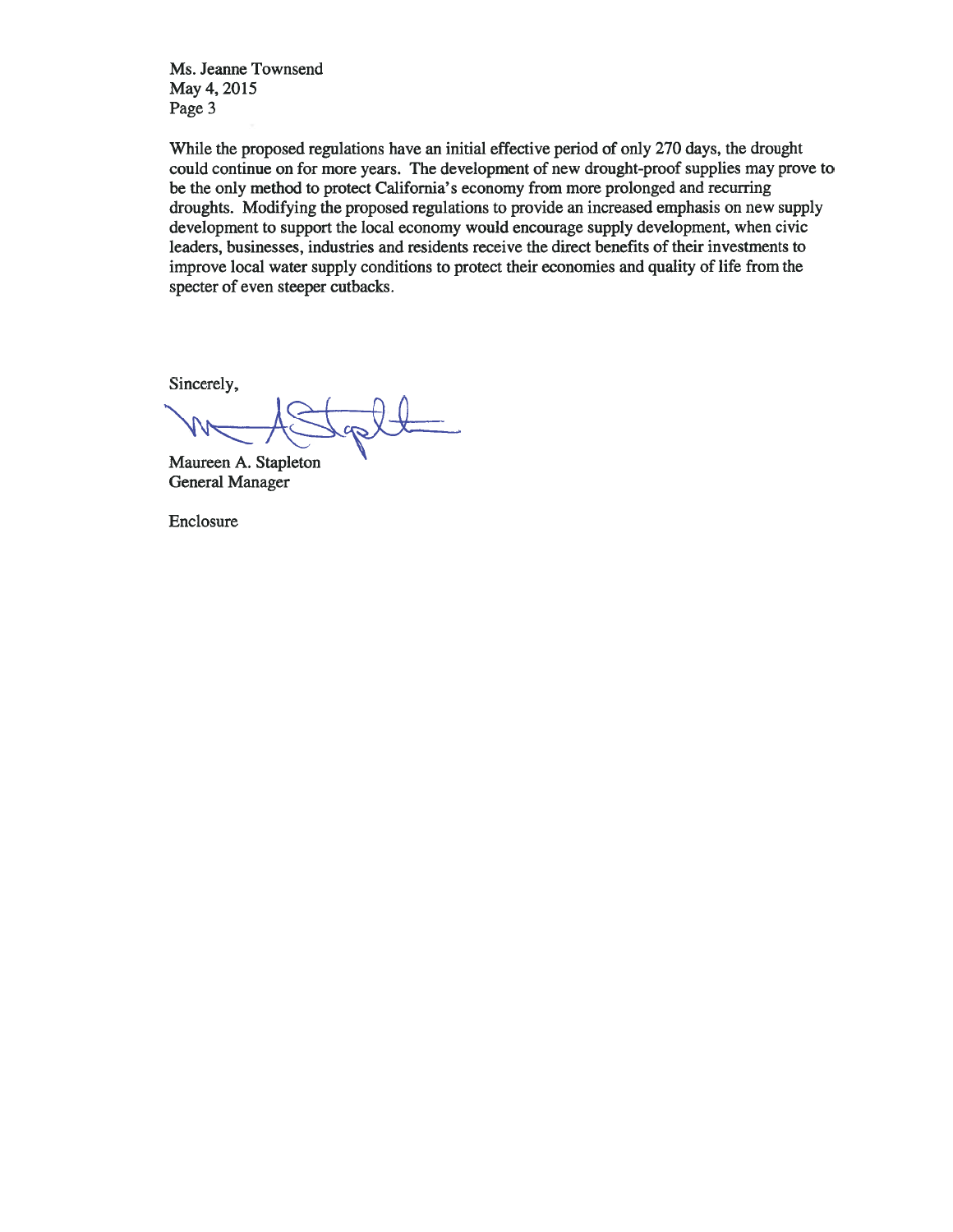# **Attachment A**

## **San Diego County Water Authority Concept On State Water Board Draft Drought Emergency Water Conservation Regulation** *Comprehensive Approach to Achieving Reduced Potable Usage in the CII Sector* **May 4, 2014**

The following concept provides a comprehensive approach to achieving reduced potable water usage in the commercial, industrial, and institutional (CII) sector, while protecting California's economy. The concept also provides an opportunity for the State Water Board, in developing the current regulations, to look beyond this fourth-consecutive year of drought and provide an incentive for local agencies to expedite the development of new drought-proof supplies and encourage CII entities to move forward in ensuring efficient use of water by conducting audits and implementing conservation best management practices. In formulating and adopting these regulations, the State Water Board should consider the very real possibility that this drought will stretch into a fifth and sixth year – perhaps longer.

### Concept

Urban water suppliers may be allowed to subtract the water supplied to CII from the amount of water subject to their conservation standard if all the following criteria are satisfied:

- 1. Urban water supplier's potable water supply contains a new drought-proof supply, developed after 2013, that is of adequate quantity to account for the percent reductions in CII water usage. The urban water supplier must provide written proof that the long-term drought-proof supply meets the following criteria:
	- a. Written agreements, contracts, or other guarantee are in place that identifies the long-term availability of the supply to the urban water user; and
	- b. Drought proof supply, such as potable reuse, seawater desalination or other supply not impacted by California's drought
- 2. The urban water supplier shall immediately limit outdoor irrigation or ornamental landscapes or turf with potable water to no more than two days per week for all CII properties.
- 3. The urban water supplier shall immediately develop and within 30 days implements an education and outreach program to CII customers on the severity of the drought in California, the importance of water use efficiency in all sectors, and the benefits to the CII customers to perform audits and implement conservation BMPs identified in the 2013 "Commercial, Industrial, and Institutional Task Force Water Use Best Management Practices Report to the Legislature". Future and past audits and associated efficiency improvements in the CII sector will help demonstrate the commitment of those customers to using water efficiently and ensure that a reliable water supply will continue to be available for their use.

### Objectives Satisfied through Implementation of the Concept

### **1. Complies with Governor's Executive Order.**

• Achieves the Executive Order directive calling for restrictions to be imposed that would require that commercial, industrial and institutional (CII) properties, such as campuses, golf courses, and cemeteries to immediately implement water efficiency measures to reduce potable water usage. The concept satisfies this objective through the following: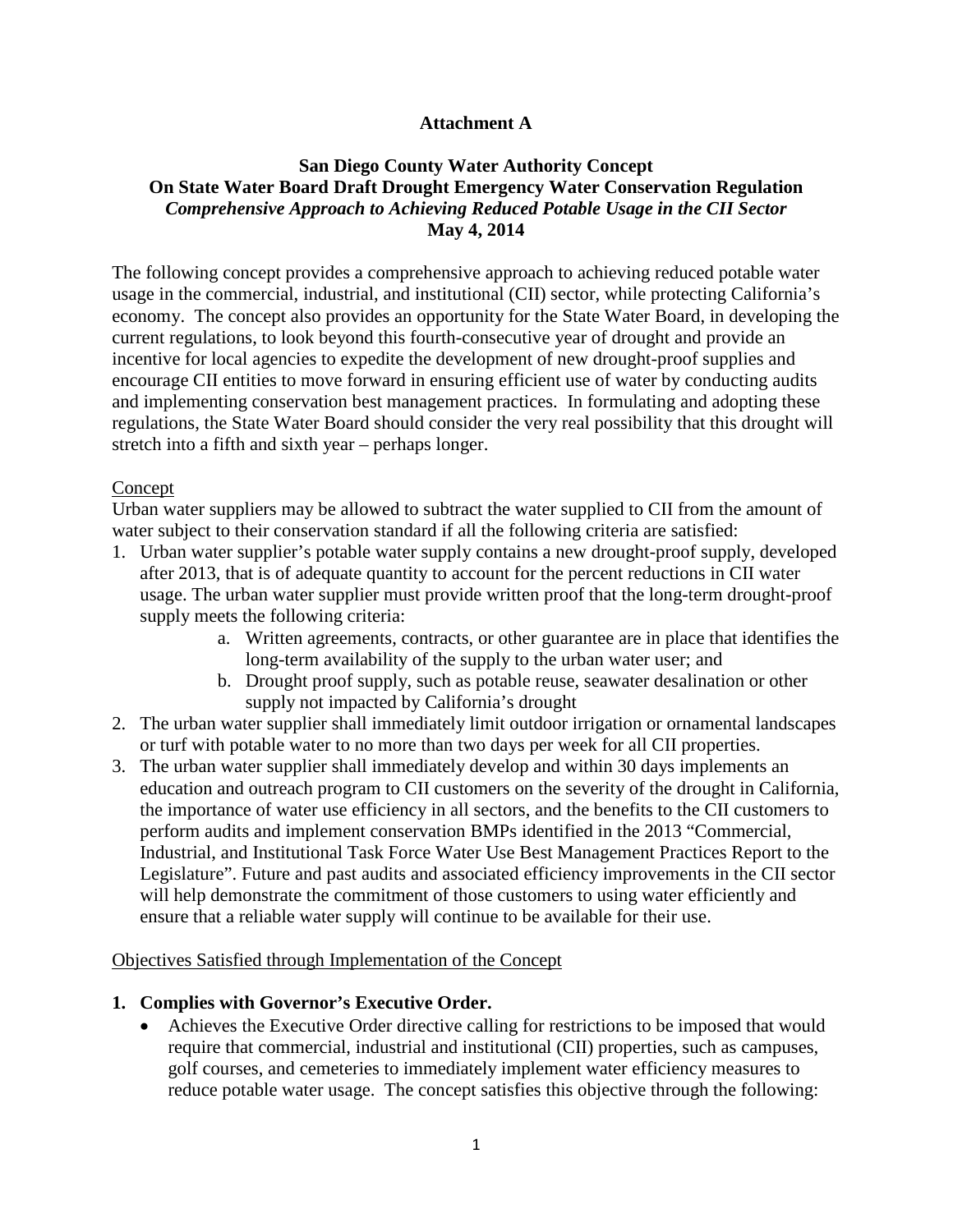- o Limited 2-day-per-week irrigation with potable water of ornamental landscapes and turf on CII properties
- o Requiring urban water suppliers to educate the CII sector on the benefits of conducting audits and implementing conservation BMPs targeting water-use efficiency indoors
- Does not modify the conservation standard in the emergency regulations that is set to be achieved by the residential sector or other urban water suppliers' conservation standard. The concept satisfies this objective by subtracting CII sector usage from the total potable production used to determine compliance with the conservation standard

# **2. Implements Recommendations from the 2013 CII Task Force Report.**

- Prepared in accordance with SBX7-7, the 2013 "Commercial, Industrial, and Institutional Task Force Water Use Best Management Practices Report to the Legislature" (CII Report), identifies specific conservation best management practices (BMPs) to support the CII sector's efforts to improve water use efficiency and support California's water supply sustainability
- As stated in the CII Report: *"The CII sector is fundamental to California's economy and structure. It employs residents, provides goods and services, and maintains the state's position as a center for technology and innovation."*
- The CII Report concluded that because of the unique characteristics of CII sector customers, water audits should first be performed by the CII entities to identify opportunities for implementation of conservation BMPs.
- While many water suppliers and individual businesses have been proactive in implementing audits and efficiency improvements, minimal action has been taken on a statewide basis to date to implement the CII Report recommendations. Through the emergency regulations, the State Water Board has an opportunity to demonstrate leadership in moving this effort forward statewide.

# **3. Encourages Development of Local Supplies, Consistent with State Water Policy**

- Section 85021 of State Water Code (added by SBX7-1, 2009) states: "*Each region that depends on water from the Delta watershed shall improve its regional self-reliance for water through investment in water use efficiency, water recycling, advanced water technologies, local and regional water supply projects, and improved regional coordination of local and regional water supply efforts."*
- The Governor's California Water Action Plan encourages agencies to increase selfreliance, manage and prepare for dry periods and reduce dependence on the Bay-Delta. Specifically, the Roadmap for Action in the 2013 update prioritizes regional self-reliance: *"Increase regional self-reliance for water by investing in water use efficiency, water recycling, advanced water technologies, local and regional water-supply projects, improved regional coordination of local and regional water supplies, and other strategies."*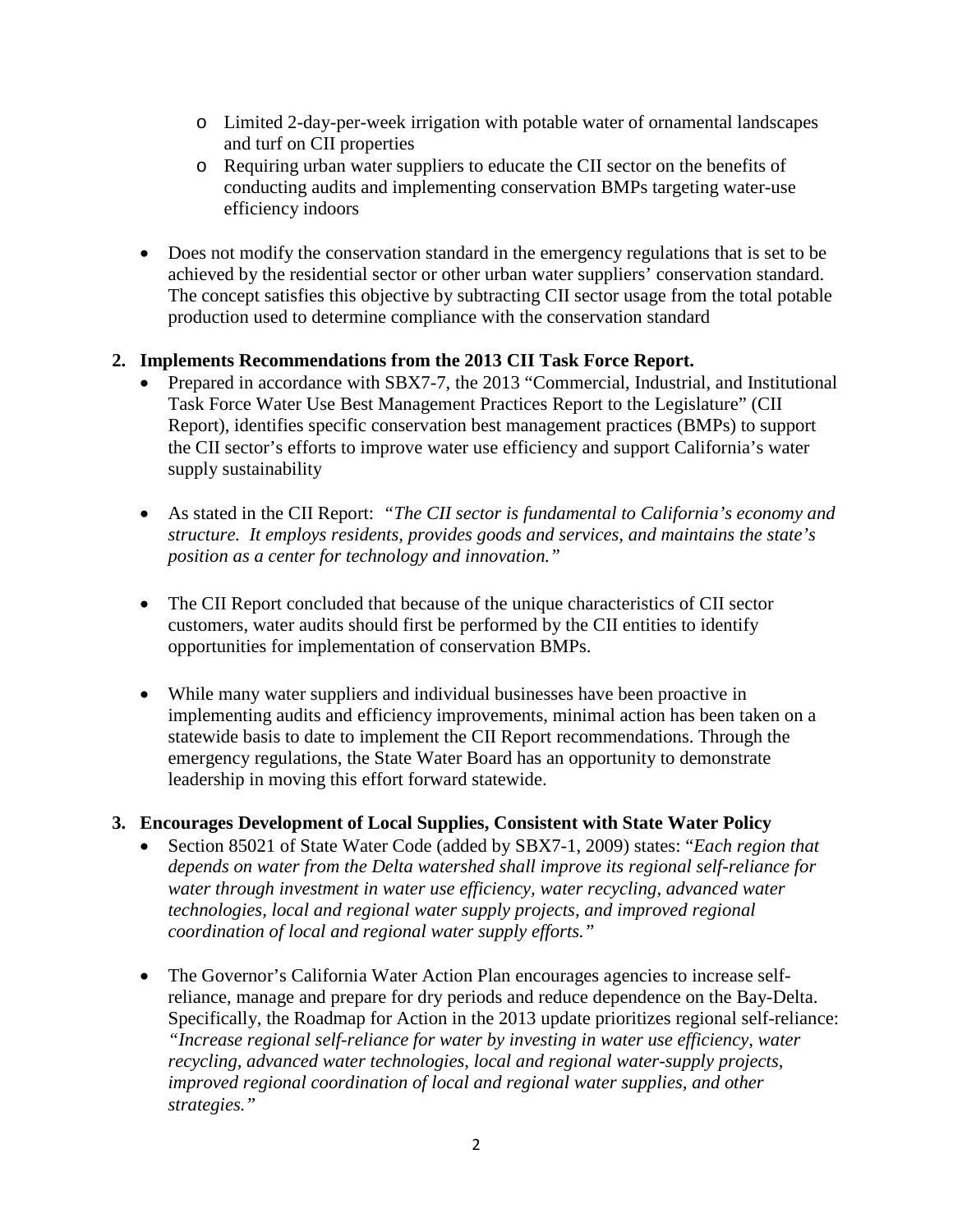• Through the emergency regulations, the State Water Board can demonstrate support and leadership for increasing the development of local supplies that reduce an agency's reliance on supplies vulnerable to drought.

## *Sample Urban Water Supplier*

The information below provides an example of how the proposed concept would be applied to an urban water supplier looking at the 270 day emergency regulation period. During implementation of the emergency regulations, this same approach would be applied to an urban water agency's monthly reporting and measuring of compliance. Table 1 contains characteristics of the urban water supplier regarding their total potable production, State Water Board conservation savings standard and current yield from the urban water supplier's drought proof supply. Table 2 provides a calculation of the savings to be obtained from the residential sector through demand management measures. Table 2 also shows the potential savings for the CII sector required under the conservation standard. Table 3 provides a check-list to determine if an agency complies with the criteria that would allow them to subtract their CII usage from the total potable production for baseline and conservation purposes.

| Table 1: Urban Water Supplier Characteristics                               |                  |
|-----------------------------------------------------------------------------|------------------|
| Total Potable Production 2013 (June – Feb)                                  | 10,000 acre-feet |
|                                                                             | (AF)             |
| <b>SWRCB Emergency Regulation Conservation Standard</b>                     | 20%              |
| Current yield of new local drought-proof supply for 9-month period (on-line | 1,200AF          |
| after $2013$                                                                |                  |

| Table 2: Calculate Savings                                                                    |         |  |
|-----------------------------------------------------------------------------------------------|---------|--|
| Residential Usage included in Total Potable Production (June – Feb)                           | 6,000AF |  |
| Total Residential Savings obtained through demand management (6,000<br>multiplied by $20\%$ ) | 1,200AF |  |
|                                                                                               |         |  |
| CII Usage included in Total Potable Production                                                | 4,000AF |  |
| Total CII savings potentially required under the 20% conservation standard                    | 800AF   |  |
| $(4,000AF$ multiplied by $20\%)$                                                              |         |  |

| Table 3: CII Sector Compliance                   |                                                 |  |
|--------------------------------------------------|-------------------------------------------------|--|
| Criteria                                         | Complied?                                       |  |
| Does local drought-proof supply exceed CII       | Yes. $1,200AF > 800AF$ . Then subtract the full |  |
| savings                                          | CII conservation savings.                       |  |
| Certification that local supply is long-term and | Yes. Provided 20-year supply availability       |  |
| drought-proof                                    | contract.                                       |  |
| 2-day a week watering limitation of ornamental   | Yes. Restriction contained in water shortage    |  |
| landscape and turf                               | contingency plan and enforcement                |  |
| Education and outreach program to CII sector     | Yes. Outreached to industrial and commercial    |  |
| on indoor usage                                  | groups, distributed materials and performed     |  |
|                                                  | other measures pertinent to community           |  |